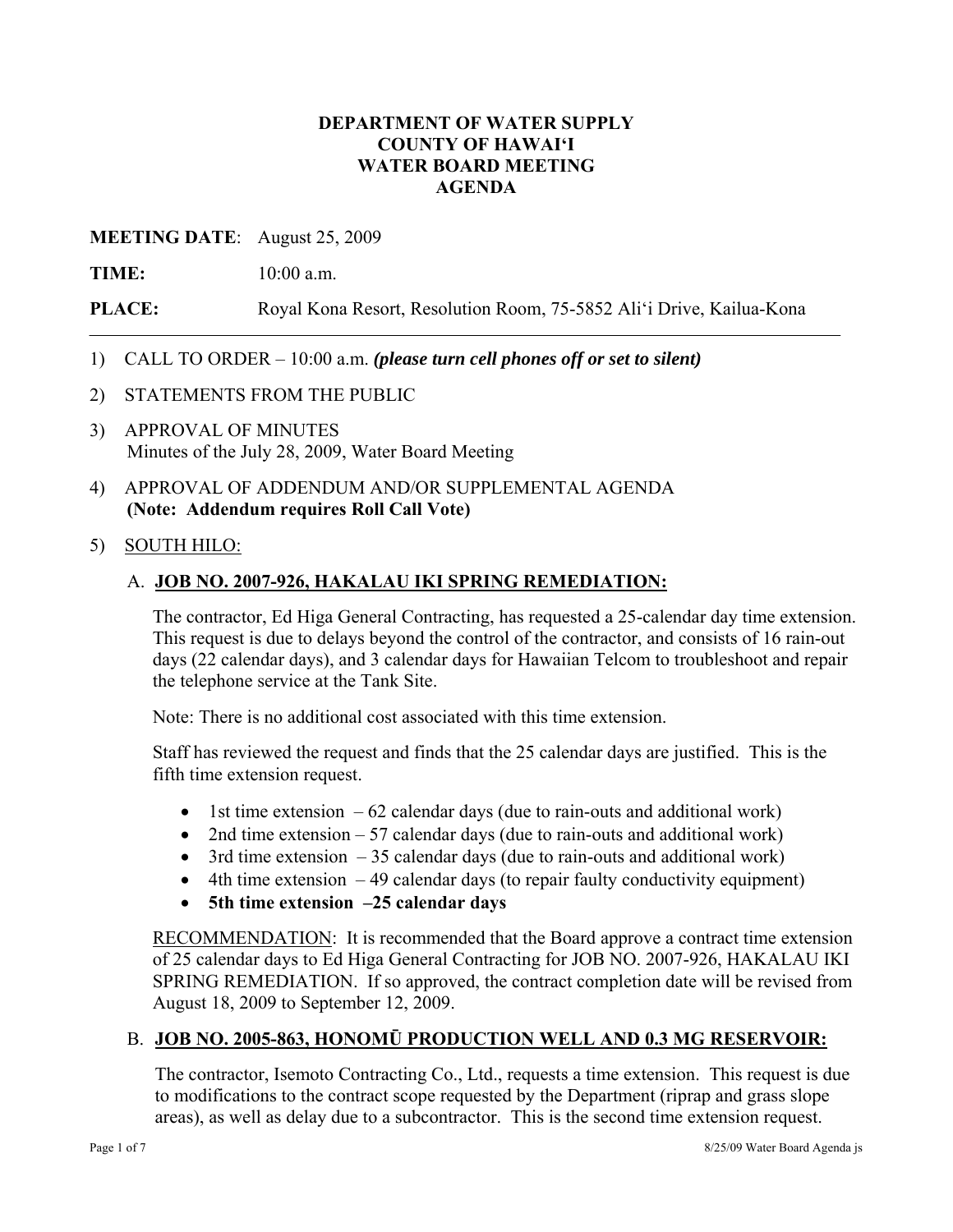Staff has reviewed the request and finds that the request due to delays caused by the subcontractor is not justified. However, 30 calendar days for the additional work, as well as 9 working days for rain-out (confirmed with the Department inspector), are justified.

The original contract completion date was May 14, 2009.

First time extension (approved at April 28, 2009 Water Board Meeting):

• Plus 81 calendar days for permit: August 3, 2009

• Plus 25 working days for rain-out: September 9, 2009

This time extension:

- Plus 30 calendar days for additional work: October 9, 2009
- Plus 9 working days for rain-out: October 22, 2009

RECOMMENDATION: It is recommended that the Board approve a contract time extension, of thirty (30) calendar days, plus nine (9) working days, from September 9, 2009 to October 22, 2009, to Isemoto Contracting Co., Ltd. for JOB NO. 2005-863, HONOMŪ PRODUCTION WELL AND 0.3 MG RESERVOIR.

### 6) HĀMĀKUA:

## A. **JOB NO. 95-621, CONSTRUCTION OF THE PŌHĀKEA WATER SYSTEM IMPROVEMENTS, HĀMĀKUA, HAWAI'I, COUNTY OF HAWAI'I, STATE OF HAWAI'I:**

The contractor, Willocks Construction Corporation, has requested a 93-calendar day time extension. This request is due to delays beyond the control of the contractor, and consists of 2 rain-out days and 91 calendar days for pump replacement at Station "B" and Station "C".

The pump replacement at Station "B" is due to an unanticipated problem with the water system hydraulics when the pumps are in operation. These pumps are being supplied by the 50,000-gallon Ka'āpahu Tank about 2.6 miles away. The water is then pumped to the 0.10- MG Pōhākea Tank, which is about a mile away. During the initial pump startup on June 15, 2009, the pressure in the waterline between Ka'āpahu Tank and Station "B" dropped more than anticipated. The flow meters showed that more water was being pumped than anticipated, which explained the larger-than-expected pressure drop. This is not believed to be a design error, but rather because the "C" Factor from the Water System Standards used to determine friction losses does not match the actual field conditions. To rectify this problem and to improve the overall efficiency of the water system, DWS staff have decided to replace these pumps with *smaller* pumps. An alternate high pressure bypass was looked into, but the cost of this bypass would be approximately \$40,000. Funds for replacing these pumps will come from the project's available contingency.

*Note: The Department is awaiting a cost proposal from the contractor. The initial estimate for removing the existing pumps, as well as furnishing, installing, and testing the two replacement pumps, will be approximately \$19,000.*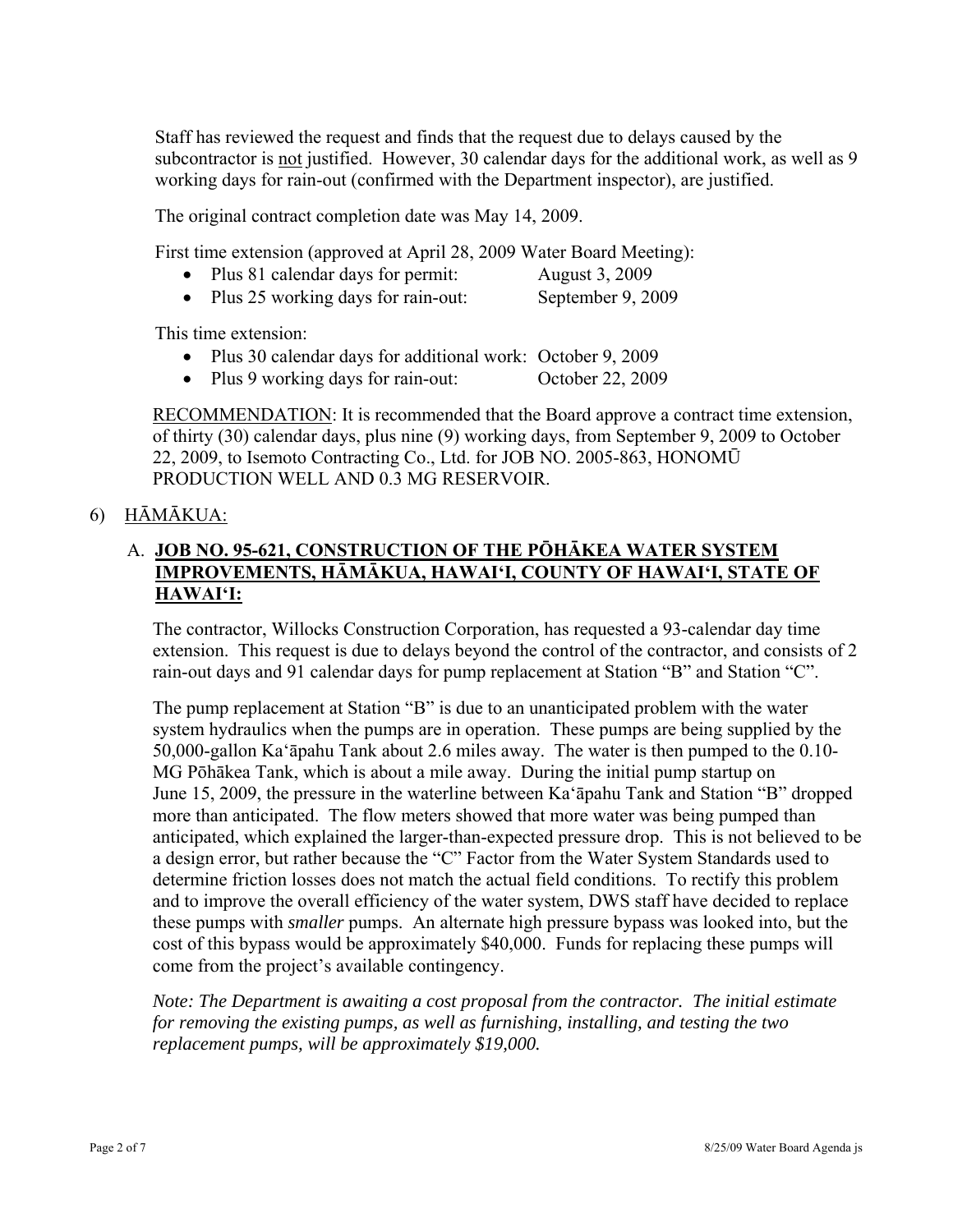The pumps at Station "C" (at the Pōhākea Tank Site) have abnormally high amperage readings that may be due to moisture in the motor housing. To verify this, the pumps would have to be removed and shipped to the pump supplier for bench testing. The cost to bench test and replace the motors (approximately \$16,000) approaches the cost for new pumps. For reliability and safety reasons, the contractor decided to replace these pumps. Payment for replacing these two pumps will be made by the contractor. The cost for this pump replacement will be approximately \$19,000.

Staff has reviewed the request and finds the 93 calendar days are justified. This is the eighth time extension request. The breakdown is as follows:

- $\bullet$  1st time extension 225 calendar days for additional excavation beneath both reservoirs as required by soils engineer
- 2nd time extension 153 calendar days for redesign of electrical installation (underground installation in lieu of overhead installation)
- 3rd time extension 152 calendar days for HELCO easement issue
- 4th time extension 91 calendar days for HELCO easement issue
- 5th time extension 92 calendar days for HELCO easement issue
- 6th time extension  $-1,704$  calendar days (due to the delays for HELCO to obtain the easement to Mahuna Tank, and because of the 2006 earthquake and subsequent tank upgrade)
- 7th time extension 45 calendar days (due to the delays to obtain Department of Public Works approval to cross Bridge 45-3)
- **8th time extension 93 calendar days**

RECOMMENDATION: It is recommended that the Board approve the contract time extension of 93 calendar days to Willocks Construction Corporation for JOB NO. 95-621, CONSTRUCTION OF THE PŌHĀKEA WATER SYSTEM IMPROVEMENTS, HĀMĀKUA, HAWAI'I, COUNTY OF HAWAI'I, STATE OF HAWAI'I. If so approved, the contract completion date will be extended from August 14, 2009 to November 15, 2009.

### 7) NORTH KONA:

# A. **KONA COMMUNITY HOSPITAL – HALEKI'I WELL GENERATOR UPDATE**

The Department will provide information and an update on the emergency generator at Haleki'i Well.

# B. **JOB NO. 2002-806, MĀMALAHOA HIGHWAY WATERLINE IMPROVEMENTS – PHASE 2:**

The contractor, Isemoto Contracting Co., Ltd., has requested a contract time extension of 153 calendar days, which includes 60 days of continuous testing of the system, as required per the project specifications.

During initial testing of the system, it was discovered that modifications must be made to the new pressure regulating and tank inlet control valves, so that the system can operate properly. In addition, due to ongoing communication errors between the Kona Baseyard SCADA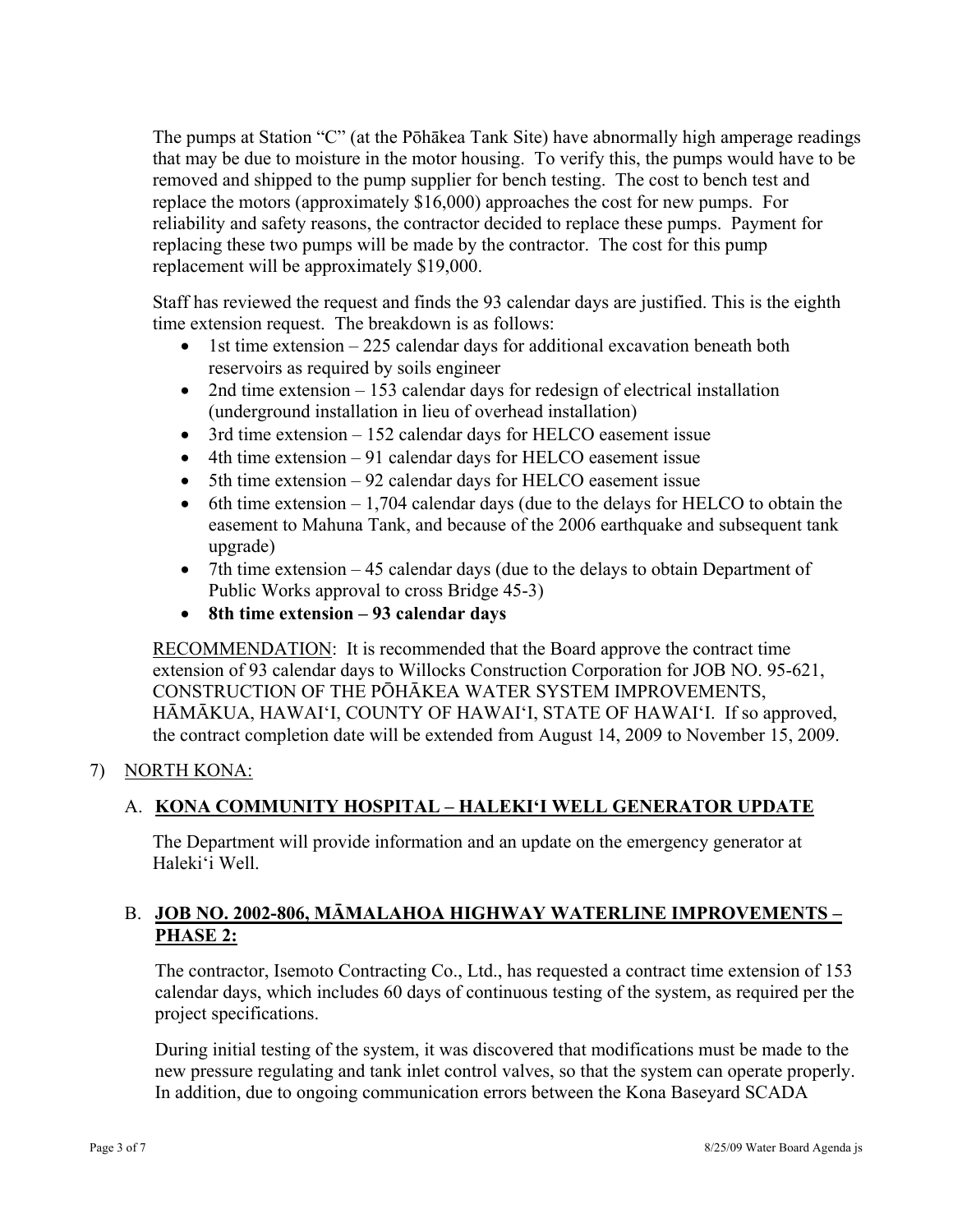system and project sites, modifications must be made to the radio telemetry system to allow direct communication between the project sites.

Engineering Division has reviewed the request and finds that the time extension is justified. This would be the ninth time extension to the contract. The previously-approved time extensions are listed below:

- Time Extension #1: Project extended 180 calendar days to allow for revisions to the plans and specifications.
- Time Extension #2: Project extended 180 calendar days due to change in scope of work, project scheduling, and revisions to the plans.
- Time Extension #3: Project extended 90 days due to unforeseen site conditions at Hōlualoa Well and Reservoir site, necessitating redesign.
- Time Extension #4: Project extended 90 days due to valve control additions that were not shown on the plans; and the installation of an additional valve at the Hōlualoa Well site, also not shown on the plans.
- Time Extension #5: Project extended 180 days due to unexpected problems of interfacing with the Kona SCADA system.
- Time Extension #6: Project extended 130 days due to ongoing SCADA problems. Contractor was instructed to suspend SCADA work until upgrades to the existing SCADA system were completed.
- Time Extension #7: Project extended 27 days to allow contractor to coordinate with previous contractor's warranty repairs and replace defective equipment.
- Time Extension #8: Project extended 60 days to allow for continuous testing of the new system, as required per project specifications.

RECOMMENDATION: It is recommended that the Board grant this contract time extension of 153 calendar days to Isemoto Contracting Co., Ltd., for JOB NO. 2002-806, MĀMALAHOA HIGHWAY WATERLINE IMPROVEMENTS – PHASE 2. If approved, the contract completion date will be extended from July 30, 2009 to December 30, 2009.

8) KA'U:

# A. **JOB NO. 2002-809, PĀHALA PRODUCTION WELL AND SUPPORTING FACILITIES:**

The contractor, Isemoto Contracting Co., Ltd., requests a 25-calendar day, no-cost time extension for the additional time required for Hawaiian Telcom to remove their old phone lines from the existing CMU (concrete masonry unit) building that needed to be demolished to complete the access road and driveway.

This is the fifth time extension request. The previously approved time extensions are listed below:

- Time Extension #1: Project extended 97 calendar days to allow for additional time required to obtain the County building permit.
- Time Extension #2: Project extended 42 calendar days to allow for additional time required to return the undersized pump power cable to the Mainland and ship the required pump power cable to the project site.
- Time Extension #3: Project extended 38 calendar days to allow additional time for HELCO to install the new electric service lines.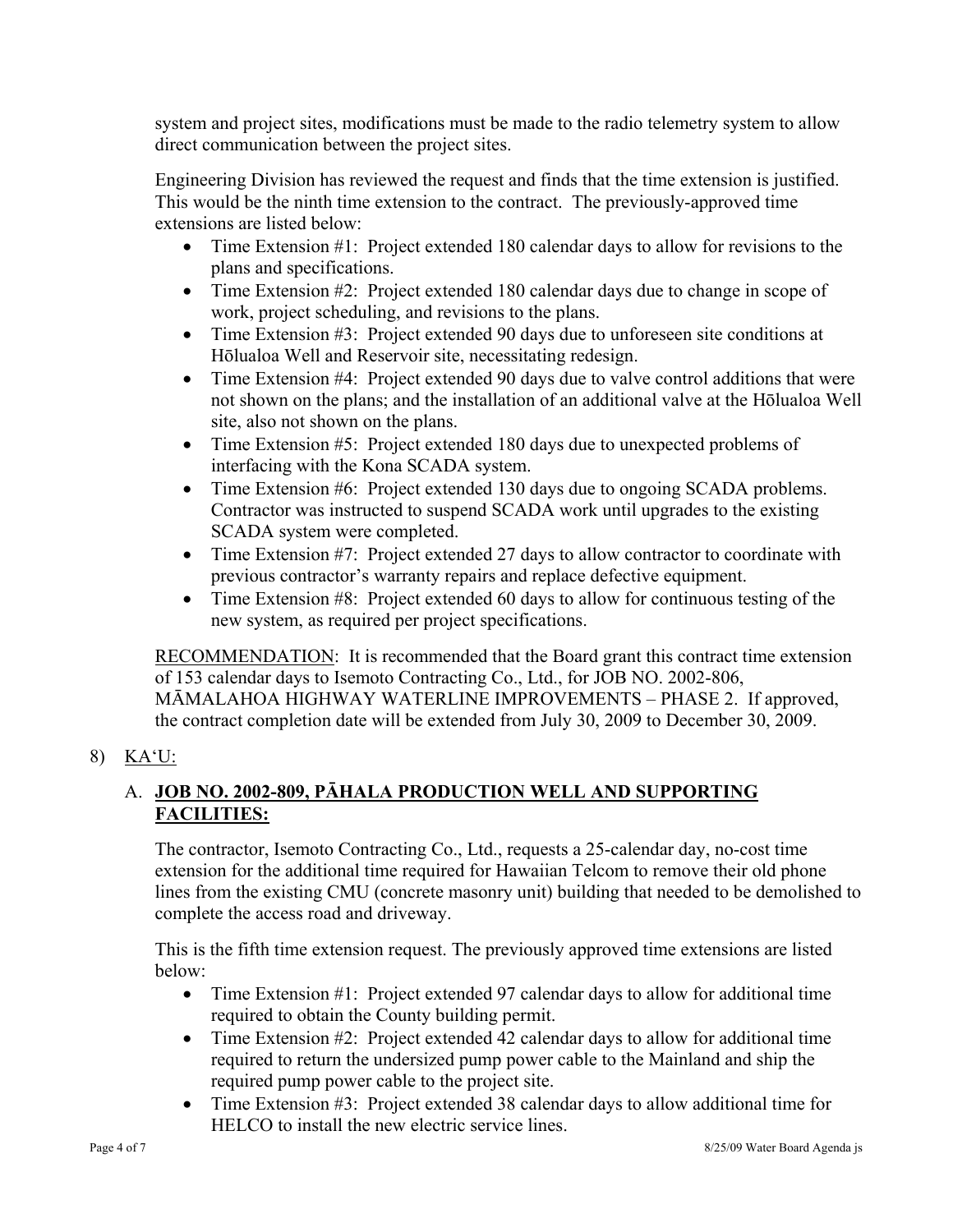Time Extension #4: Project extended 51 calendar days to allow additional time for HELCO to remove the existing transformers and two days of delay due to inclement weather.

This is a no-cost time extension. Engineering staff has reviewed this time extension request, and finds that the additional 25 calendar days are justified. However, the 25-calendar day extension causes the completion date to fall on a Sunday (September 13, 2009). For that reason, the Engineering staff is recommending that the completion date be set for a weekday, i.e., Monday, September 14, 2009.

RECOMMENDATION: It is recommended that the Water Board approve a contract time extension to Isemoto Contracting Co., Ltd. of 26 calendar days from August 19, 2009 to September 14, 2009, for JOB NO. 2002-809, PĀHALA PRODUCTION WELL AND SUPPORTING FACILITIES.

### 9) MISCELLANEOUS:

# A. **VEHICLE BID NO. 2008-11, FURNISHING AND DELIVERING VEHICLES TO THE DEPARTMENT OF WATER SUPPLY:**

The contractor, Inter Pacific Motors, Inc., dba Orchid Isle Auto Center, has requested a time extension for the delivery of two (2) mini cargo vans for Part :"A" of the subject project. A specific time extension request cannot be made at this time because the mini cargo vans are assembled in Turkey, and the contractor is unable to track the vehicles until they reach U.S. soil.

RECOMMENDATION: It is recommended that the Board approve the contract time extension request for VEHICLE BID NO. 2008-11, FURNISHING AND DELIVERING VEHICLES TO THE DEPARTMENT OF WATER SUPPLY, Part "A" to Inter Pacific Motors, Inc., dba Orchid Isle Auto Center. The length of time for this request will be presented to the Board once the contractor is able to track the location of the vehicles.

### B. **ENERGY PERFORMANCE PROJECT:**

Information on status of project to be given.

### C. **DEDICATION OF WATER SYSTEMS:**

The Department received the following documents for action by the Water Board. The water systems have been constructed in accordance with the Department's standards and are in acceptable condition for dedication.

*(This item was deferred at the 7-28-09 Water Board meeting.)* 

#### **1. FIRST AMENDMENT TO LICENSE EASEMENT NO. 722**

 Subdivision Application No. 2004-0217B Lālāmilo Housing Phase I East Subdivision TMK: (3) 6-6-004:012 EWO NO.: 2007-005 (East) Owner/Licensor: State of Hawai`i, Department of Hawaiian Home Lands No. of Lots: 18 Zoning: RS-10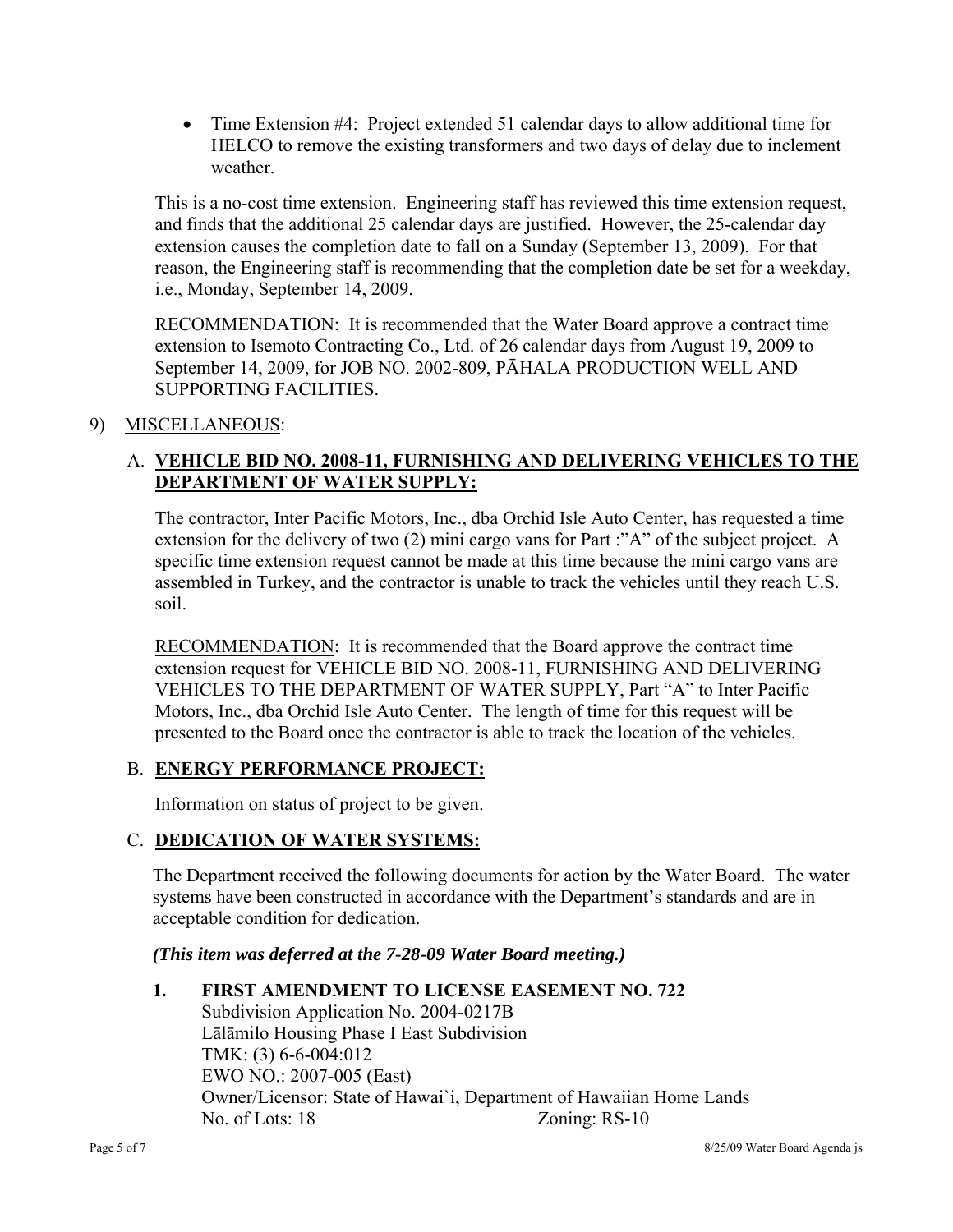Final Inspection Date: *(TBA)* Facilities Charge: \$73,440.00 Date Paid: 7/15/09 Water System Cost: *(TBA)*

RECOMMENDATION: It is recommended that the Water Board accepts these documents subject to the approval of the Corporation Counsel and that either the Chairman or the Vice-Chairman be authorized to sign the documents.

### D. **MONTHLY PROGRESS REPORT:**

Submission of Progress Report of Projects by the Department *(see attached)*. Department personnel will be available to respond to questions by the Board regarding the status/progress of any project.

### E. **REVIEW OF MONTHLY FINANCIAL STATEMENTS**:

Submission of financial statements and information relating to the financial status of the Department. Department personnel will be available to respond to questions by the Board relating to the financial status of the Department.

#### F. **POWER COST CHARGE UPDATE:**

The Power Cost Charge for July 2009 was **\$1.59**, compared with \$1.83 in June 2009. This will be further discussed, with possible action by the Board.

#### G. **WATER RATE STUDY:**

Discussion on the new water rate study that the Department is planning to conduct, to address the shortage of funds being generated from water sales.

### H. **BUDGET STATUS AND PROPOSED ACTIONS:**

Status of the current budget will be discussed, along with proposed actions implemented.

#### I. **MANAGER'S REPORT**:

The Manager will provide an update or status on the following:

- 1. Update on use agreement on KIC wells
- 2. Palani Road Transmission Project
- 3. Sustainability/Energy/Green Team update
- 4. Hawai'i Water Works Association (HWWA) '09 conference update
- 5. Proposed County Charter amendments

### J. **CHAIRPERSON'S REPORT**:

Chairperson to provide comments and/or information relating to the following matters of concern to the Water Board:

1. Discussion/Action regarding establishing an Ad Hoc Finance Committee --

Discussion/action will include scope of the matters to be investigated by the committee, the number of the members (between 2-4 members) who will be on the committee, and the scope of authority of each member of the committee, should the Board decide to create such a committee.